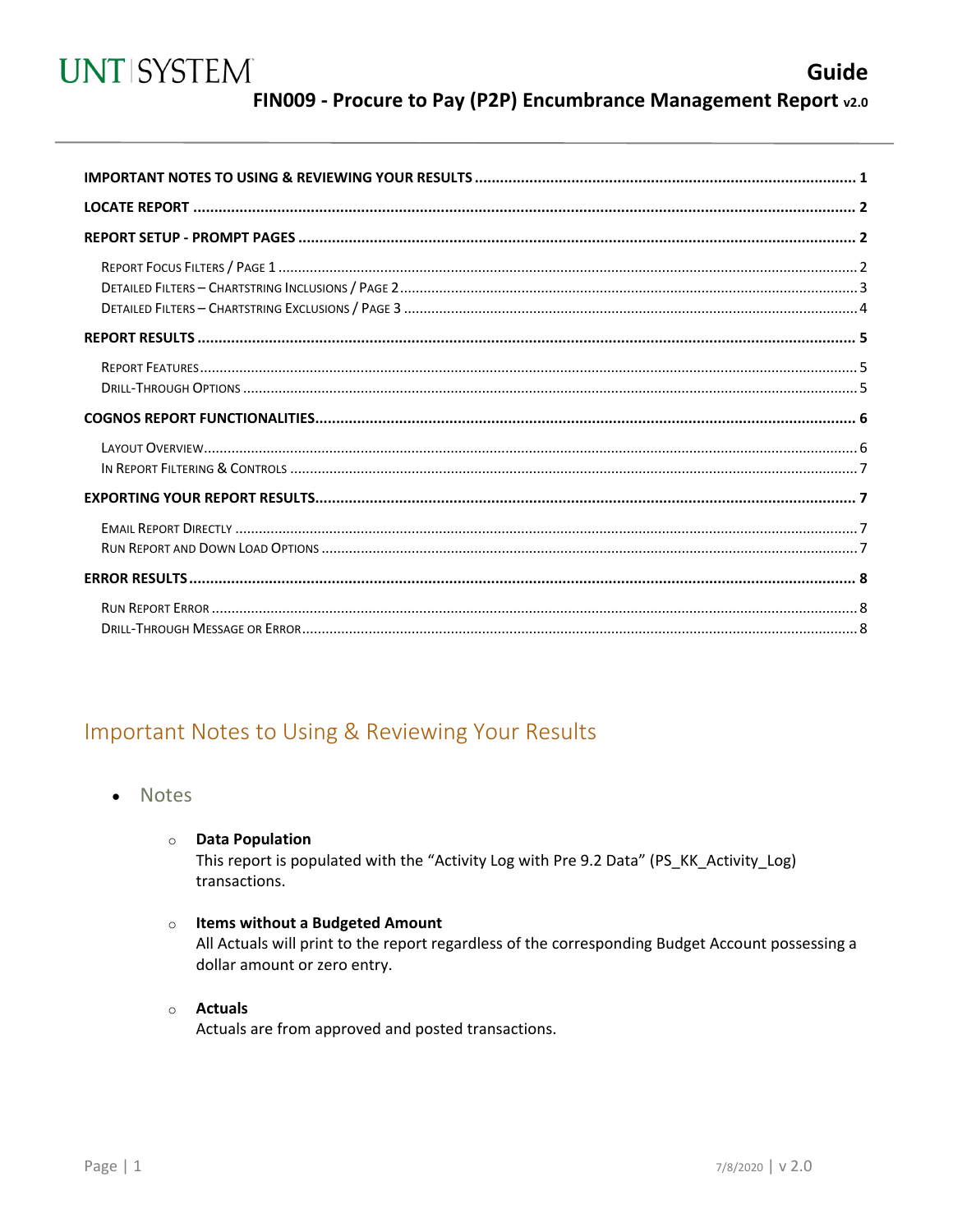## **UNT SYSTEM**

## Locate Report

1. From the Budget & Planning **[Reporting Page](https://finance.untsystem.edu/reporting)**, locate

"FIN009 - Procure to Pay (P2P) Encumbrance Management Report"

**2. Login** to IBM Cognos to run the report.

## Report Setup- Prompt Pages

### Report Setup - Prompt Pages

All initial **Landing Pages** for reports on the Cognos System will appear similar in format. You will have a set of filtering choices based on the source's available data.

#### REPORT FOCUS FILTERS / PAGE 1

1. Select your parameter choices. (No parameters within this report are required).

|          | <b>Budget Period</b> | The budget year automatically fills with the current<br>operating year and you may override if you prefer by typing<br>in the box.                                                                                                                                                                                                                                                                                                                                                                                                                                   |                  |
|----------|----------------------|----------------------------------------------------------------------------------------------------------------------------------------------------------------------------------------------------------------------------------------------------------------------------------------------------------------------------------------------------------------------------------------------------------------------------------------------------------------------------------------------------------------------------------------------------------------------|------------------|
|          | <b>Business Unit</b> | Default will pull "All Units" or you may use the Dropdown to<br>select one particular unit by which to filter the report.                                                                                                                                                                                                                                                                                                                                                                                                                                            |                  |
|          | Department Manager   | You can Search by either the DeptID, Dept Descriptions or if<br>you know the manager, you may type here and search. For<br>further search features, click the Options Link to expand<br>additional search methods. Your results appear in the left<br>box. Highlight any or all results and click the Insert Button<br>to include as your filter choice here.<br>*Notes: CTRL + Click to choose more than one.<br>If you need to view several departments and have a numbered list,<br>you can use the department selection on the Detailed Filters/Page<br>2 below. |                  |
|          | Project ID           | You can Search by either the Project ID, Project Descriptions<br>or if you know the manager, you may type here and search.<br>For further search features, click the Options Link to expand<br>additional search methods. Your results appear in the left                                                                                                                                                                                                                                                                                                            |                  |
| Page   2 |                      | <b>Back to Table of Contents</b>                                                                                                                                                                                                                                                                                                                                                                                                                                                                                                                                     | 7/8/2020   V 2.0 |

| UNT SYSTEM WINT<br>FIN009 - Procure to Pay (P2P) Encumbrance<br><b>Management Report</b>                                                                                                                                                             | <b>UNT DALLAS</b>                                                                                                                                                                                                                                                                                                                              |
|------------------------------------------------------------------------------------------------------------------------------------------------------------------------------------------------------------------------------------------------------|------------------------------------------------------------------------------------------------------------------------------------------------------------------------------------------------------------------------------------------------------------------------------------------------------------------------------------------------|
| This report reflects Budget and Encumbrance information from Commitmen<br>(EIS). This is the official report for the University<br><sup>4</sup> Please make note that if you are using this report to view Sponsored Pro-<br>ave questions regarding | ment Control, as well as the actuals from the General Ledger within PeopleSoft<br>rersity of North Texas System and its components.<br>Project Data, It is recommended to use the Project Summary Report. If you<br>nsult your local Sp<br>Click here the launch Project Summary Report                                                        |
|                                                                                                                                                                                                                                                      | <b>Please Select Parameters Below:</b>                                                                                                                                                                                                                                                                                                         |
| <b>Business Unit</b>                                                                                                                                                                                                                                 | p BUSINESS UNIT<br>$\overline{\mathsf{v}}$                                                                                                                                                                                                                                                                                                     |
| Department or Manager                                                                                                                                                                                                                                | <b>Keywords:</b><br>Type one or more keywords separated by spaces.<br>Search <sup>2</sup>                                                                                                                                                                                                                                                      |
| Project ID/Description or Manager Name                                                                                                                                                                                                               | Others <sup>3</sup><br><b>Results:</b><br><b>Choice:</b><br>Insert*<br>$\Delta$<br>*Remove<br>Select all Deselect all<br>Select all pesciert all<br><b>Keywords:</b><br>Type one or more keywords separated by spaces.<br>Search <sup>12</sup><br>Octobers <sup>3</sup><br><b>Results:</b><br><b>Choice:</b><br>Insert*<br>$\Delta$<br>*Remove |
| <b>KK Group</b><br><b>Report Result Options</b>                                                                                                                                                                                                      | Sciential Descrict all<br>Sciential Deselottal<br>▽ Budgetary<br>▽ Non-Budgetary<br>▽ Non-Sponsored Projects<br>▽ Sponsored Projects<br>Select all Deselect all<br>Show All Records<br>▽                                                                                                                                                       |
| <b>Budget Period</b>                                                                                                                                                                                                                                 | (Does not impact Projects)<br>2020                                                                                                                                                                                                                                                                                                             |
| Cancel                                                                                                                                                                                                                                               | Click here to be included in communication regarding reporting of Finance in Cognos.<br>Finish<br>Next                                                                                                                                                                                                                                         |

**Guide**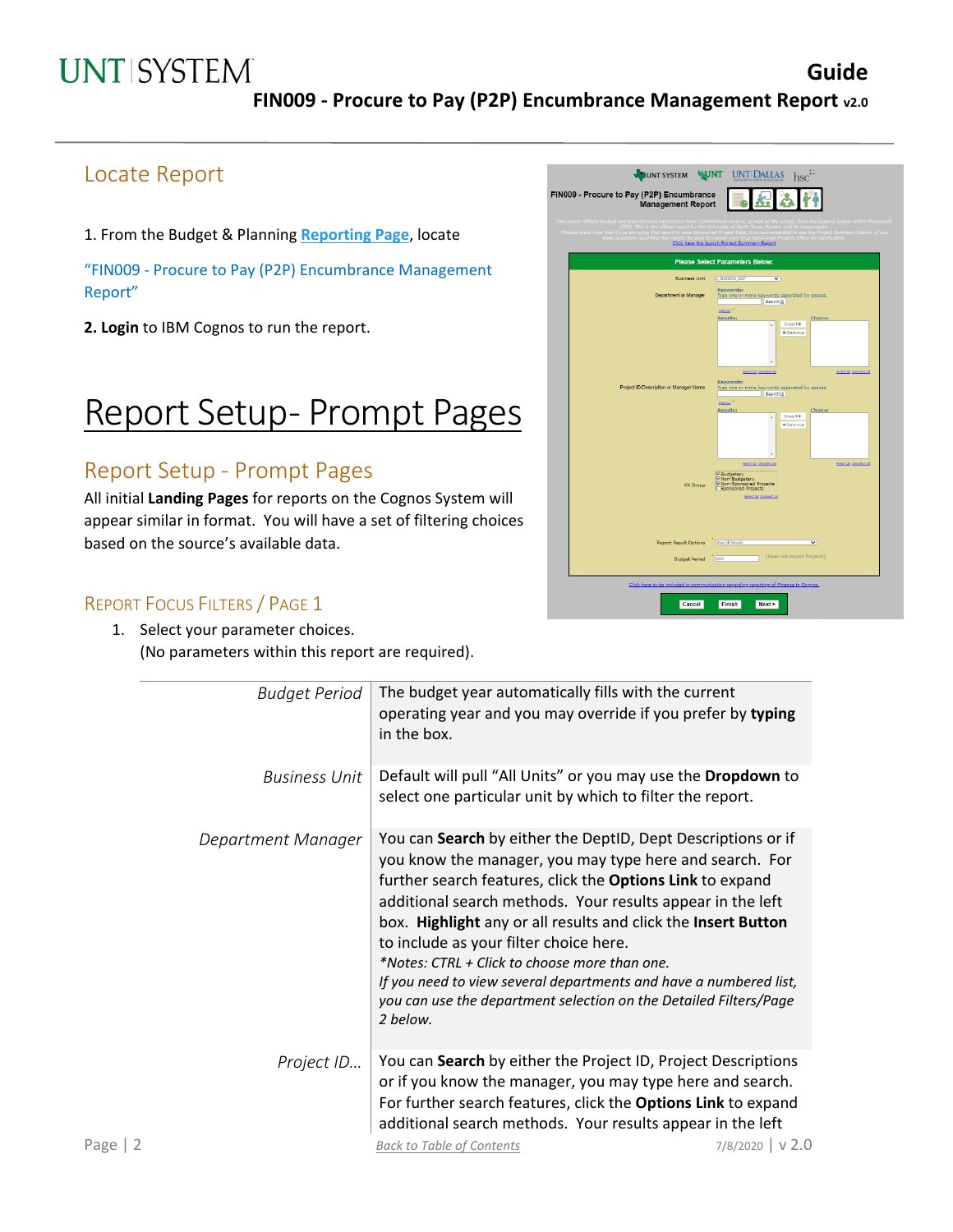|                              | box. Highlight any or all results and click the Insert Button<br>to include as your filter choice here.<br>*Notes: CTRL + Click to choose more than one.<br>If you need to view several departments and have a numbered list,<br>you can use the department selection on the Detailed Filters/Page<br>2 helow. |
|------------------------------|----------------------------------------------------------------------------------------------------------------------------------------------------------------------------------------------------------------------------------------------------------------------------------------------------------------|
| <b>KK</b> Group              | Default <b>unchecked</b> will allow for all. You do not need to<br>click "Select All" to do so. Otherwise, choose to limit it to<br>Budget Group type by checking the appropriate boxes to<br>focus and limit viewing results.                                                                                 |
| <b>Report Result Options</b> | Default Show only outstanding Encumbrances & Pre-<br><b>Encumbrances</b> to focus and limit viewing results to those<br>Outstanding. You do not need to select an option if this is<br>what you'd like to do. Otherwise, choose to Show All<br><b>Records</b> to show all results for the selected filters.    |

2. If you are satisfied with your choices and do not need to engage Detailed Filters, click the **Finish Button**. Otherwise, to run by other FoaPs elements, click the **Next Button**.

#### DETAILED FILTERS – CHARTSTRING INCLUSIONS / PAGE 2

3. Select your parameter choices.

*Remember that prompts filter your data. By entering values into the prompts you narrow the result sets. Start off by casting a wide net by only using one prompt. You can always rerun the report with additional prompt to narrow the results as needed.*

| <b>Fund Category</b> | You can either enter a Fund Cat within this box or paste.<br>Several numbers may be entered here but each one must be<br>on its own line to filter correctly. When you are ready, click<br>the Insert Button. All items you have typed/pasted in to the<br>box will move to the <b>Choices Box</b> . |
|----------------------|------------------------------------------------------------------------------------------------------------------------------------------------------------------------------------------------------------------------------------------------------------------------------------------------------|
| Fund                 | If you know a particular Fund you would like to filter by,<br>enter here.                                                                                                                                                                                                                            |
| <b>Function</b>      | If you know a particular Function you would like to filter by,<br>enter here.                                                                                                                                                                                                                        |
| Department           | If you chose Department(s) on the first page, they will<br>automatically appear here. You can type or paste multiple<br>choices additionally within the Right Box to insert additional<br>or from a list. When you are ready be sure to click the Insert                                             |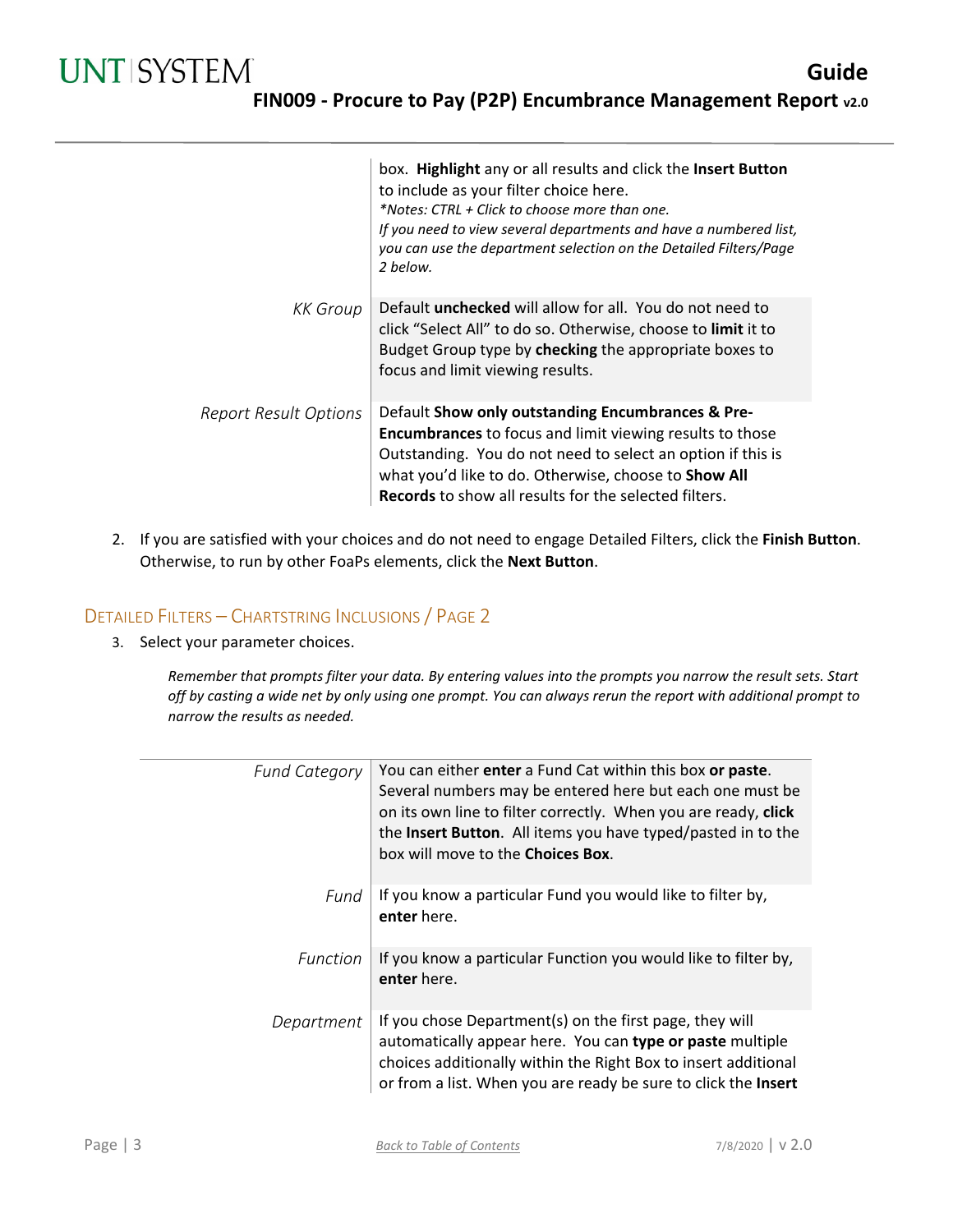|                         | Button to add your entries to the Choices Box.                                                                                                                                                                                                                                                          |
|-------------------------|---------------------------------------------------------------------------------------------------------------------------------------------------------------------------------------------------------------------------------------------------------------------------------------------------------|
| Account                 | If you know a particular Account you would like to filter by,<br>enter here.                                                                                                                                                                                                                            |
| Project                 | If you chose Project(s) on the first page, they will<br>automatically appear here. You can type or paste multiple<br>choices additionally within the Right Box to insert additional<br>or from a list. When you are ready be sure to click the Insert<br>Button to add your entries to the Choices Box. |
| <b>PC Business Unit</b> | Available PCBUs are displayed in the dropdown. If you know<br>a particular PC Business Unit you would like to filter by,<br>select it here. If using a PCBU, only one may be filtered for<br>at a time.                                                                                                 |
| Activity                | If you know a particular Activity you would like to filter by,<br>enter here.                                                                                                                                                                                                                           |
| Program                 | If you know a particular Program you would like to filter by,<br>enter here.                                                                                                                                                                                                                            |
| Purpose                 | If you know a particular Purpose you would like to filter by,<br>enter here.                                                                                                                                                                                                                            |
| Site                    | If you know a particular Site you would like to filter by, enter<br>here.                                                                                                                                                                                                                               |

4. If you are satisfied with your choices and do not need to engage FOAPs exclusion Filters, click the **Finish Button**. Otherwise, to run by excluding particular FoaPs elements, click the **Next Button**.

#### DETAILED FILTERS – CHARTSTRING EXCLUSIONS / PAGE 3

5. Select your parameter choices.

*Remember that prompts filter your data. By entering values into the prompts you narrow the result sets. Start off by casting a wide net by only using one prompt. You can always rerun the report with additional prompt to narrow the results as needed.*

> *Et al....* The strings listed here mirror the Inclusions descriptions listed for the previous page.

6. When you are satisfied with your choices, **click** the **Finish Button** to run the report. *\*If you need to make changes or want to check your filters, you can click the Back Button at any time to review and click the Finish Button from any point without having to re-enter your information.*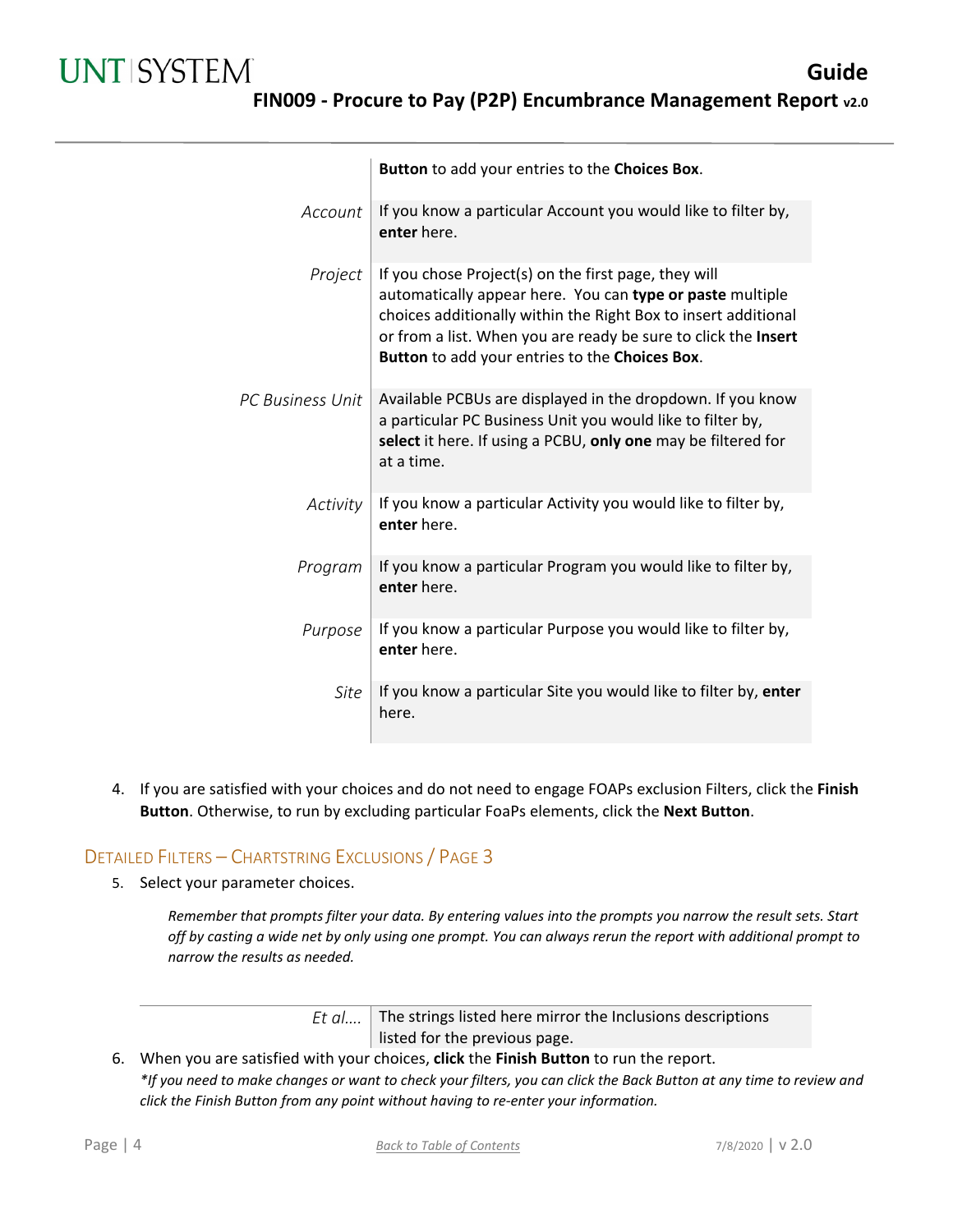## **UNT SYSTEM**

**UNT SYSTEM®** 

P<sub>2P</sub>

Requisition

Purchase<br>Order

Voucher

Voucher

Voucher

Vouche

Voucher

Voucher

Voucher

Vouche

Purchase<br>Order

Purchase<br>Order

al for  $2x2$ 

227).

Department: 111050 - Student Success-Ger

Requisition Purchase Voucher<br>Order

0000231000

0000231000 00711327

0000231000 00711326

0000231000 00711324

0000231000 00717077

0000231000 00721905

0000231000 00722210

0000231000 00724884

0000231000 0073056

epartment: 111050 - Student Success-Ge

Purcha<br>Order

0000223759

er: 0000223<br>00016257)

Student Success-Ger

 $\cdots$ 

0000231000 00730143 Voucher

i: 0000235688 - Total for Ricoh<br>061241)

00706452 Voucher **Guide**

Requisition -> Purchase Order -> Vouche Actual Transaction Date

0.00 Sep 4, 2019

536.52 Nov 21, 2019

74.84 Nov 21, 2019

74.84 Feb 27, 2020

74.84 Mar 25, 2020

74.84 Jun 26, 2020

0.00 Sep 7, 2019

500.00 Oct 16, 2019

 $0.00$  Jun 11, 2020

Sep 7, 2019

**Purchase Orders without Requisitions** 

**Transaction Date** 

142.18 Jul 7, 2020

126.73 Mar 2 2020

74.84 Nov 21, 2019

74.84 Jan 22, 2020

1,254.47

Actual

 $0.00$  Nov 18, 2019

Procure to Pay (P2P)

Encumbrance Management **Report** 

1,998.08

 $(1,998.08)$ 

 $0.00$ 

 $0.00$ 

 $0.00$ 

 $0.00$ 

 $0.00$ 

 $0.00$ 

 $_{0.00}$ 

 $0.00$ 

 $0.00$ 

 $0.00$ 

Encumbrance

 $0.00$ 

1.998.08

 $(536.52)$ 

 $(74.84)$ 

 $(74.84)$ 

 $(74.84)$ 

 $(74.84)$ 

 $(126.73)$ 

 $(74.84)$ 

 $(74.84)$ 

 $(142.18)$ 

743.61 ×

Encumbrano

1,250.00

 $(500, 00)$ 

 $(750.00)$ 

111.9

## Report Results

### Report Results

#### REPORT FEATURES

- Results are grouped by **Departments**. Each Department is structured in the following order:
	- 1. Requisition > Purchase Order > Voucher
	- 2. Purchase Orders without Requisition

3. Vouchers without Purchase Orders indicated to the **right of the Department** line. *(Note: Not all departments show each section)*

- The **Teal Bars** indicate column headings and appear on each section.
- The **Light Green Bars** indicate the first section: Requisition > Purchase Order > Voucher.
- The **Dark Brown Bars** indicate the second section: Purchase Orders without Requisitions.
- The **White Bars** indicate the third se without Purchase Orders. *(Only where applicable: this field will only where applicable: this field will only Report Result Prompt is set to "Show A*
- The **Light Blue Bar** at the end of the structure groupings indicates an Ov section, reporting overall totals of P Encumbrance and Encumbrance for the department(s) included in the report.

| .                                 | Purchase Order: 0000227006 - Total<br>for Summus Dell Products (0000006227) |        |                  |                        |                                              | 37.33           | 10400    |                                                     |                              |
|-----------------------------------|-----------------------------------------------------------------------------|--------|------------------|------------------------|----------------------------------------------|-----------------|----------|-----------------------------------------------------|------------------------------|
| ection: Vouchers                  | Department: 111050 - Student Success-Gen                                    |        |                  |                        |                                              |                 |          | <b>Vouchers without Purchase</b>                    |                              |
|                                   | <b>Requisition Purchase Voucher</b>                                         | Order  |                  | P2P<br><b>Document</b> | Encumbrance                                  | Pre-Encumbrance |          | <b>Actual Vendor</b>                                | <b>Trans</b><br>$\mathbf{D}$ |
|                                   |                                                                             |        | 00710225         | Voucher                |                                              |                 | 849.60   | Maxwell.Lisa                                        | Nov <sub>1</sub><br>2019     |
| nly show when the<br>ll Records") |                                                                             |        | 00712808         | Voucher                |                                              |                 | 8.21     | <b>EAN Holdings</b><br>dba Enterprise<br>Rent a Car | Dec 1<br>2019                |
|                                   |                                                                             | $\sim$ | 00721710         | Voucher                |                                              |                 | 1,027.54 | Maxwell.Lisa                                        | Feb 26                       |
| e reporting                       |                                                                             |        | 00721729         | Voucher                |                                              |                 | 1.052.76 | Jackson, Joel<br><b>Robert</b>                      | Feb 2                        |
| erall Total/                      |                                                                             |        | 00724825         | Voucher                |                                              |                 | 624.88   | Woodard, Harold                                     | Mar 2<br>2020                |
|                                   |                                                                             |        | 0705827A Voucher |                        |                                              |                 | 1.074.96 | Foltz, Amanda<br>Rae                                | Nov <sub>2</sub><br>2019     |
| Pre-                              |                                                                             |        | 0706730A         | Voucher                |                                              |                 | 906.24   | Sellers, Megan<br>Lorene                            | Nov <sub>1</sub><br>2019     |
|                                   | <b>Department</b>                                                           |        |                  |                        | Department Descr Pre-Encumbrance Encumbrance | Actual          |          |                                                     |                              |

*(The Actuals column on "Overall - Total" will show when the Report Result Prompt is set to "Show All Records")*

111050

#### DRILL-THROUGH OPTIONS

• Clicking on any blue underlined dollar amounts within the **Pre-Encumbrance column** will drill directly through to the "FIN003 - Transaction Details (Pre-Encumbrances)" Reporting View to view the detailed transactional line that makes up the chosen amount.

|                             | UNI SISIEM<br>Department: 928000 - Budget & Planning                               |          |                                          |                     | <b>Management Report</b> |            |              | Requisition -> Purchase Order -> Voucher |
|-----------------------------|------------------------------------------------------------------------------------|----------|------------------------------------------|---------------------|--------------------------|------------|--------------|------------------------------------------|
| <b>Requisition Purchase</b> | Order                                                                              | Voucher  | <b>P<sub>2</sub>p</b><br><b>Document</b> | Pre-<br>Encumbrance | <b>Encumbrance</b>       | Actual     |              | <b>Transaction Date</b>                  |
| 0000010156                  |                                                                                    |          | Requisition                              | 45,000.00           | 0.00                     | 0.00       | Oct 10, 2019 |                                          |
|                             | 0000009391                                                                         |          | Purchase<br>Order                        | (45,000.00)         | 45.000.00                | 0.00       | Oct 14, 2019 |                                          |
|                             | 0000009391 00042245                                                                |          | Voucher                                  | 0.00                | (15,000,00)              | 15,000.00  | Dec 3, 2019  |                                          |
|                             | Requisition: 0000010156 - Total for Smart ERP<br><b>Solutions Inc (0000023454)</b> |          |                                          | 0.00                | 30,000.00                | 15,000.00  |              |                                          |
| 0000010181                  |                                                                                    |          | Requisition                              | 521,751.00          | 0.00                     | 0.00       | Nov 5, 2019  |                                          |
|                             | 0000009449                                                                         |          | Purchase<br>Order                        | (521.751.00)        | 521,751.00               | 0.00       | Nov 7, 2019  |                                          |
|                             | 0000009449                                                                         | 00042566 | Voucher                                  | 0.00                | (175.000.00)             | 175,000.00 | Jan 16, 2020 |                                          |
|                             | 0000009449 00042691                                                                |          | Voucher                                  | 0.00                | (84,500.00)              | 84,500.00  | Jan 29, 2020 |                                          |
|                             | 0000009449 00043276                                                                |          | Voucher                                  | 0.00                | (1,000.00)               | 1,000.00   | Apr 21, 2020 |                                          |
|                             | 0000009449 00043383                                                                |          | Voucher                                  | 0.00                | (6.187.50)               | 6,187.50   | May 12, 2020 |                                          |
|                             | 0000009449 00043521                                                                |          | Voucher                                  | 0.00                | (38.187.50)              | 38,187.50  | Jun 8, 2020  |                                          |
|                             | Requisition: 0000010181 - Total for SHI<br>Government Solutions Inc (0000001390)   |          |                                          | 0.00                | 216,876.00               | 304,875.00 |              |                                          |

Procure to Pay (P2P) Encumbrance

953.56 12,973.1 953.56 12,973.1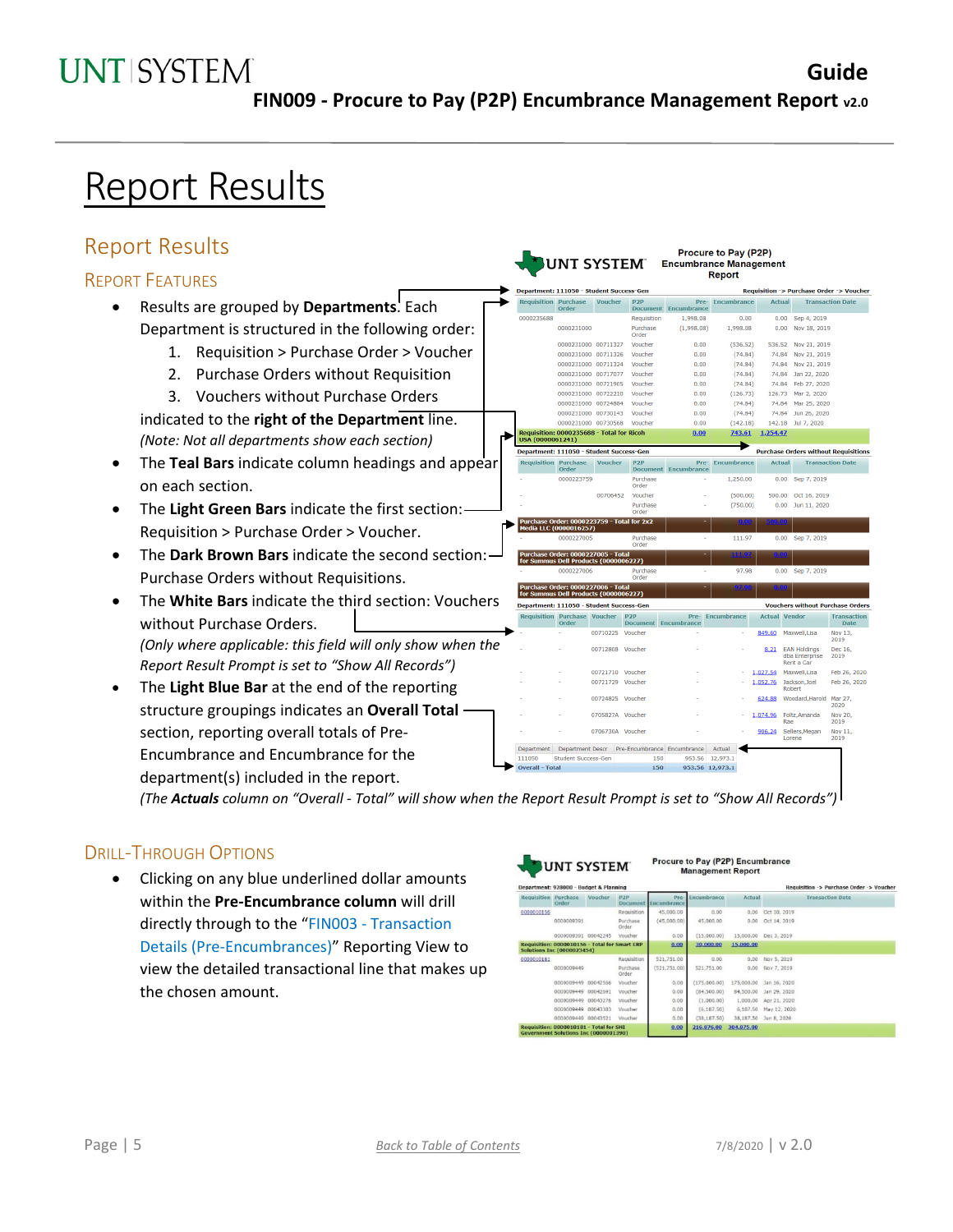**UNTISYSTEM Guide FIN009 - Procure to Pay (P2P) Encumbrance Management Report v2.0**

- Clicking on any blue underlined dollar amounts within the **Encumbrance column** will drill directly through to the "FIN003 - Transaction Details (Encumbrances)" Reporting View to view the detailed transactional line that makes up the chosen amount.
- Clicking on any blue underlined dollar amounts within the **Actual column** will drill directly through to the "FIN003 - Transaction Details (Actuals)" Reporting View to view the detailed transactional line that makes up the chosen amount.

|                                      |          |                                                                                                                         |                                                                                                                                    |                             |               |              | Requisition -> Purchase Order -> Voucher |
|--------------------------------------|----------|-------------------------------------------------------------------------------------------------------------------------|------------------------------------------------------------------------------------------------------------------------------------|-----------------------------|---------------|--------------|------------------------------------------|
| <b>Requisition Purchase</b><br>Order | Voucher  | <b>P<sub>2</sub>p</b>                                                                                                   | <b>Pre-</b>                                                                                                                        | Encumbrance                 | <b>Actual</b> |              | <b>Transaction Date</b>                  |
|                                      |          | Requisition                                                                                                             | 45,000,00                                                                                                                          | 0.00                        | 0.00          | Oct 10, 2019 |                                          |
| 0000009391                           |          | Purchase<br>Order                                                                                                       | (45,000,00)                                                                                                                        | 45.000.00                   | 0.00          | Oct 14, 2019 |                                          |
|                                      |          | Voucher                                                                                                                 | 0.00                                                                                                                               | (15,000.00)                 | 15,000.00     | Dec 3, 2019  |                                          |
|                                      |          |                                                                                                                         | 0.00                                                                                                                               | 30,000.00                   | 15,000.00     |              |                                          |
|                                      |          | Requisition                                                                                                             | 521,751.00                                                                                                                         | 0.00                        | 0.00          | Nov 5, 2019  |                                          |
| 0000009449                           |          | Purchase<br>Order                                                                                                       | (521, 751, 00)                                                                                                                     | 521,751.00                  | 0.00          | Nov 7, 2019  |                                          |
|                                      | 00042566 | Voucher                                                                                                                 | 0.00                                                                                                                               | (175,000,00)                | 175,000.00    | Jan 16, 2020 |                                          |
| 0000009449                           | 00042691 | Voucher                                                                                                                 | 0.00                                                                                                                               | (84,500.00)                 | 84,500.00     | Jan 29, 2020 |                                          |
| 0000009449                           | 00043276 | Voucher                                                                                                                 | 0.00                                                                                                                               | (1,000.00)                  | 1,000.00      | Apr 21, 2020 |                                          |
|                                      |          | Voucher                                                                                                                 | 0.00                                                                                                                               | (6, 187, 50)                | 6,187.50      | May 12, 2020 |                                          |
|                                      |          | Voucher                                                                                                                 | 0.00                                                                                                                               | (38, 187, 50)               | 38,187.50     | Jun 8, 2020  |                                          |
|                                      |          |                                                                                                                         | 0.00                                                                                                                               | 216,876.00                  | 304,875.00    |              |                                          |
|                                      |          | 0000009391 00042245<br><b>Solutions Inc (0000023454)</b><br>0000009449<br>0000009449<br>00043383<br>0000009449 00043521 | Department: 928000 - Budget & Planning<br>Requisition: 0000010156 - Total for Smart ERP<br>Requisition: 0000010181 - Total for SHI | <b>Document Encumbrance</b> |               |              |                                          |

UNT SYSTEM

Procure to Pay (P2P) Encumbrance **Management Report** 

| <b>Requisition Purchase</b> | Order                                                                              | Voucher  | <b>P<sub>2</sub>p</b><br>Document | Encumbrance   | Pre- Encumbrance | Actual     | <b>Transaction Date</b> |  |
|-----------------------------|------------------------------------------------------------------------------------|----------|-----------------------------------|---------------|------------------|------------|-------------------------|--|
| 0000010156                  |                                                                                    |          | Requisition                       | 45,000.00     | 0.00             | 0.00       | Oct 10, 2019            |  |
|                             | 0000009391                                                                         |          | Purchase<br>Order                 | (45,000,00)   | 45,000.00        | 0.00       | Oct 14, 2019            |  |
|                             | 0000009391 00042245                                                                |          | Voucher                           | 0.00          | (15,000.00)      | 15,000.00  | Dec 3, 2019             |  |
|                             | Requisition: 0000010156 - Total for Smart ERP<br><b>Solutions Inc (0000023454)</b> |          |                                   | 0.00          | 30,000.00        | 15,000.00  |                         |  |
| 0000010181                  |                                                                                    |          | Requisition                       | 521,751.00    | 0.00             | 0.00       | Nov 5, 2019             |  |
|                             | 0000009449                                                                         |          | Purchase<br>Order                 | (521, 751.00) | 521,751.00       | 0.00       | Nov 7, 2019             |  |
|                             | 0000009449 00042566                                                                |          | Voucher                           | 0.00          | (175,000.00)     | 175,000.00 | Jan 16, 2020            |  |
|                             | 0000009449                                                                         | 00042691 | Voucher                           | 0.00          | (84, 500, 00)    | 84,500.00  | Jan 29, 2020            |  |
|                             | 0000009449                                                                         | 00043276 | Voucher                           | 0.00          | (1,000.00)       | 1,000.00   | Apr 21, 2020            |  |
|                             | 0000009449 00043383                                                                |          | Voucher                           | 0.00          | (6.187.50)       | 6,187.50   | May 12, 2020            |  |
|                             | 0000009449 00043521                                                                |          | Voucher                           | 0.00          | (38.187.50)      | 38,187.50  | Jun 8, 2020             |  |
|                             | Requisition: 0000010181 - Total for SHI<br>Government Solutions Inc (0000001390)   |          |                                   | 0.00          | 216,876.00       | 304,875.00 |                         |  |

# Cognos Report Functionalities

#### LAYOUT OVERVIEW

- Report results are typically displayed in an interactive HTML on screen style.
- Based on your selections, if any, the report will only display results that match your initial filtering choices.
- Reports on screen may combine the Level Number result with the Description for that level in one single column. *(Report results exported to XLS will break these out, see Run Report and Download Options section below.)*
- If there is an error in your request or no results can be produced, you get a return message showing the parameters you chose that produced these results. *(See th[e Error Results](#page-7-0) section below for more information or to troubleshoot.)*
- Use the **"Page Down" Link** at the bottom left of your screen to see additional pages (if any).
- Use the **"Bottom" Link** to skip to the last page of **Applied Parameters** where you can review what your filtering choices were on the initial **Prompt Page** selections. Use the **"Top" Link** to return to your first page.

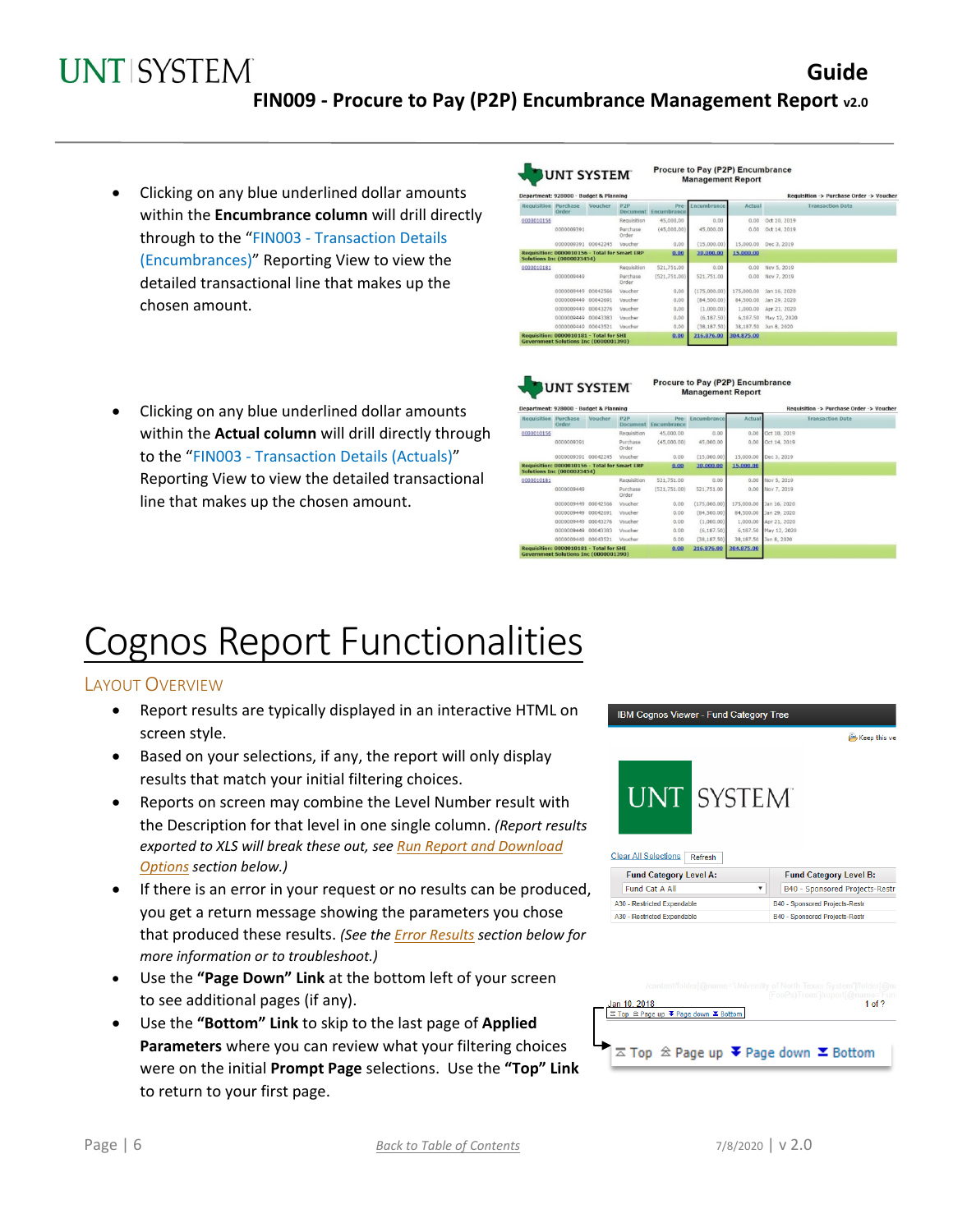#### IN REPORT FILTERING & CONTROLS

• You can clear any originally selected **Filters** by returning to the Prompt Pages from within the Report you are currently viewing (without starting over). To do so, **click** on the "**Run as"** button on the upper left hand of the toolbar on your screen, and then **click** on the **Reset prompts and run** option.

# Exporting Your Report Results

## Exporting Your Report Results

In the upper left hand or right hand of the toolbar on your screen, you will see options to run report and view your results.

#### EMAIL REPORT DIRECTLY

Click the **"Share"** symbol dropdown (next to the bell) on the upper right hand of the toolbar on your screen to select **"Email".** Fill in the desired email address, any additional information, and your onscreen results will be emailed from within the Cognos program.

#### RUN REPORT AND DOWNLOAD OPTIONS

**Click** on the **"Run as"** button (white circle) on the upper left hand of the toolbar of your screen to see selections for running or exporting your results:

- HTML
- PDF
- **Excel**
- Excel Data
- CSV
- XML
- Reset prompts and run

|                    |  |  | $\mathbf{R}$ |
|--------------------|--|--|--------------|
| Share              |  |  |              |
| Link<br>Send       |  |  |              |
| Select a platform: |  |  |              |
| Email              |  |  |              |

Ë 閆

↑

 $O_{\bullet}$ 

 $\mathbf{E}$ 

22

 $\overline{S}$ 

**O** Run as

**A** Run HTML

Run PDF

Run Excel

Run CSV Run XML

Run Excel data

(b) Reset prompts and run